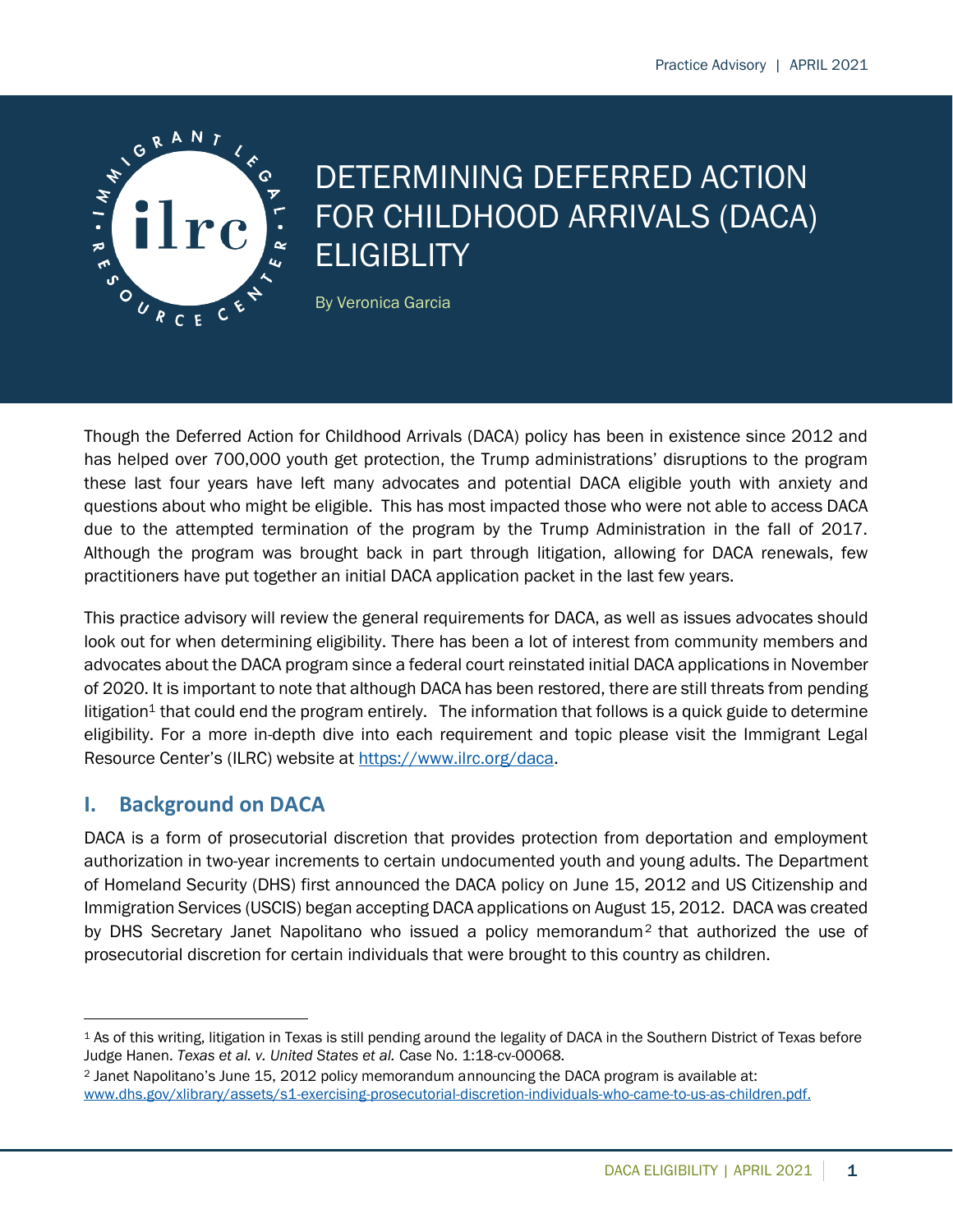Those who are granted DACA received "deferred action" for a period of two years, with the possibility to renew. Additionally, each DACA applicant is required to also apply for an Employment Authorization Document (EAD), and once granted can apply for a social security number, a driver's license, or state identification card.<sup>3</sup>

The grant of deferred action defers enforcement action against the individual, for the time they have a valid grant of DACA. It is important to note that DACA does not confer any legal status, a visa, a green card NOR does it bestow eligibility for lawful permanent status, or a pathway to citizenship. And since DACA is based on administrative action rather than on a law passed by Congress, DHS or the President could modify or even eliminate the policy.<sup>4</sup>

## **II. Who qualifies for DACA?**

DACA is available to people who meet the program requirements. DACA is open to individuals who are in removal proceedings, detained, or already have a final removal or voluntary departure order, as well as to those who have never had any contact with immigration authorities. To qualify for DACA the individual will need to demonstrate how that they meet the seven program requirements listed below.

A person may qualify for DACA if they can show that they:

- 1) Were under 31 years of age as of June 15, 2012, when the DACA program was announced (i.e. the person was born after June 15, 1981);
- 2) Entered the United States before turning 16;
- 3) Have continuously resided in the United States since June 15, 2007 up to the present;
- 4) Were physically present in the United States on June 15, 2012, and at the time of making the request for DACA;
- 5) Were undocumented as of June 15, 2012;
- 6) Are currently enrolled in school, have graduated from high school, have obtained a certificate of completion, or are an honorably discharged veteran of the U.S. Coast Guard or U.S. Armed Forces; and
- 7) Have not been convicted (as an adult) of a felony offense, a significant misdemeanor offense, three or more non-significant misdemeanor offenses, or do not otherwise pose a threat to national security or public safety.

USCIS is strict with regard to applicants meeting program eligibility requirements. There is very little, if any, wiggle room with regard to DACA eligibility. DACA applications can be straightforward but will require thorough documentation demonstrating that an individual meets these requirements. In addition, many

<sup>3</sup> Note, however, that some states, like California, no longer require proof of legal status in the U.S. to obtain driver's licenses.

<sup>4</sup> Most recently, the Trump Administration did attempt to terminate DACA, beginning in September of 2017 when a phase out of the program began. The program was restored through various federal lawsuits that ultimately led to a victory at the Supreme Court in June of 2020. For more information on the changes to the program and litigation please see *Deferred Action for Childhood Arrivals (DACA): Practice Update* available at [https://www.ilrc.org/sites/default/files/resources/daca\\_practice\\_update.pdf.](https://www.ilrc.org/sites/default/files/resources/daca_practice_update.pdf)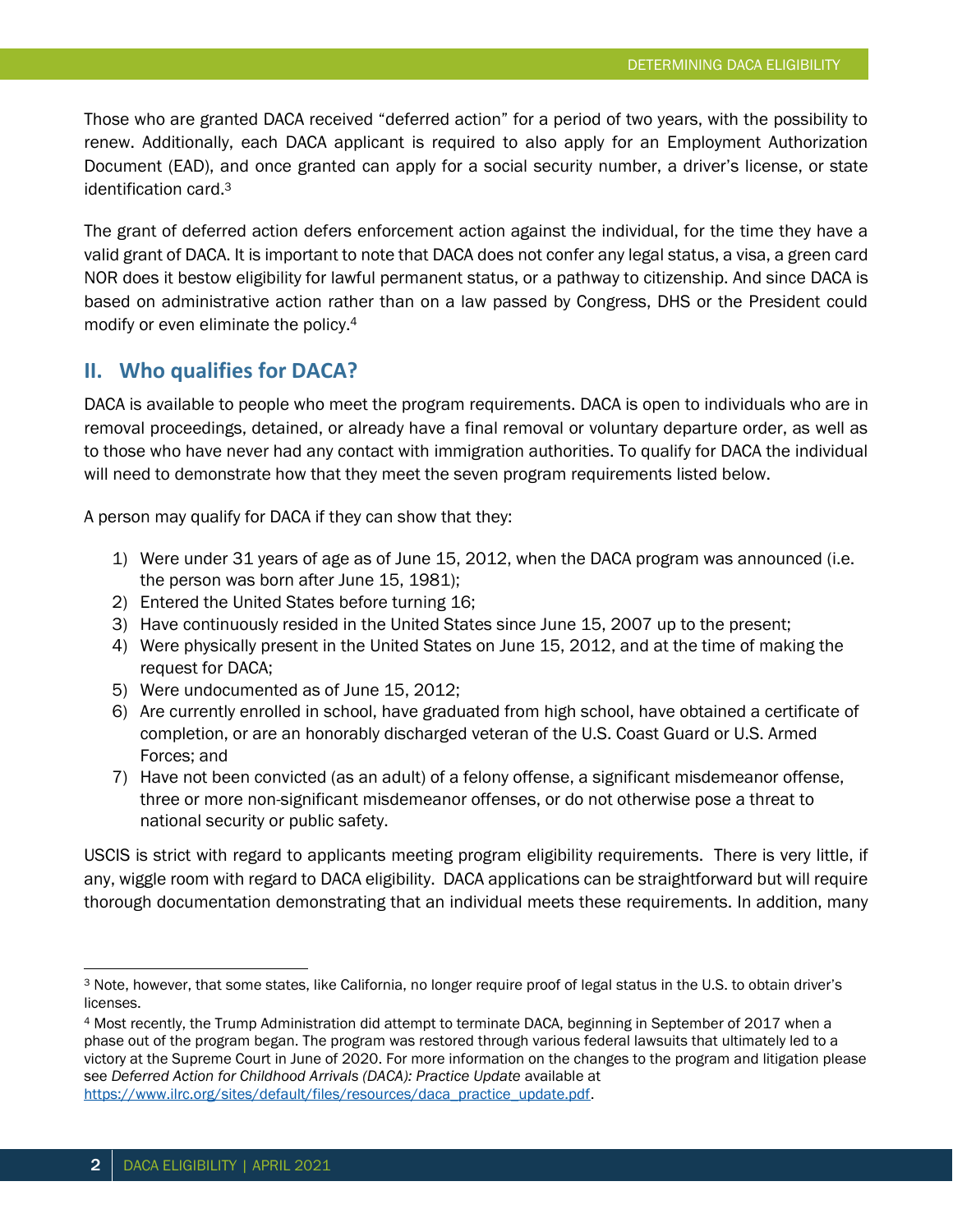DACA applicants will need help understanding the requirements, which documentation they can use, and should be screened not only for DACA eligibility but also for other forms of immigration relief.

# **A. DACA Eligibility Requirements Text**

Advocates should note that information about program requirements and eligibility will not be found in the Immigration and Nationality Act (INA) or the regulations. For information on DACA and questions about eligibility, advocates should consult the following resources.

- 1. The June 15, 2012 Policy Memorandum announcing the program: [www.dhs.gov/xlibrary/assets/s1-exercising-prosecutorial-discretion-individuals-who-came-to-us](http://www.dhs.gov/xlibrary/assets/s1-exercising-prosecutorial-discretion-individuals-who-came-to-us-as-children.pdf)[as-children.pdf.](http://www.dhs.gov/xlibrary/assets/s1-exercising-prosecutorial-discretion-individuals-who-came-to-us-as-children.pdf)
- 2. USCIS', Frequently Asked Questions (FAQs) that answer specific questions about program eligibility: [www.uscis.gov/humanitarian/consideration-deferred-action-childhood-arrivals](http://www.uscis.gov/humanitarian/consideration-deferred-action-childhood-arrivals-process/frequently-asked-questions)[process/frequently-asked-questions.](http://www.uscis.gov/humanitarian/consideration-deferred-action-childhood-arrivals-process/frequently-asked-questions)
- 3. Form I-821D (DACA application form) instructions also offer information on the basic information and documentation needed: [https://www.uscis.gov/i-821d.](https://www.uscis.gov/i-821d)
- 4. National Standard Operating Procedures for Deferred Action for Childhood Arrivals (hereinafter "DACA SOP v.2"), prepared by Service Center Operations Directorate, April 4, 2013: [https://pennstatelaw.psu.edu/\\_file/2013-HQFO-00305\\_Document.pdf.](https://pennstatelaw.psu.edu/_file/2013-HQFO-00305_Document.pdf)<sup>5</sup>

These documents should help guide and answer many of the questions that arise when working with DACA recipients. Additionally, the ILRC hosts a DACAExperts listserv where practitioners can post questions and receive assistance and strategies from colleagues. To register, visit the ILRC's webpage at [https://www.ilrc.org/legal-listservs.](https://www.ilrc.org/legal-listservs)

# **III. How to determine if your client is eligible for DACA?**

Though there are seven DACA requirements to meet, it is often easier to think of eligibility in four areas: age, education, criminal history, and continuous residence.

When analyzing the case, you can walk through four sets of questions with the client:

- 1) Have they met the three age requirements for DACA: are they 15 or older now? Did they enter the U.S. before reaching the age of 16? Were they born after June 15, 1981?
- 2) Have they met the educational requirement: have they completed high school by either obtaining their high school diploma, certificate of completion, or GED? Or are they currently enrolled to complete high school/GED/certificate of completion?
- 3) Have they had contact with the criminal system: were they arrested or convicted? If so, for what and was it in juvenile or adult court? What was their sentence?
- 4) Can they meet the continuous residence requirement: Have they lived here continuously since June 15, 2007, undocumented, and have documents to prove it?

<sup>5</sup> Thanks to a FOIA request conducted by Shoba Sivaprased Wadhia from the Center for Immigrants Rights at Penn State's Dickinson School of Law, advocates now have access to agency documents and instructions on DACA.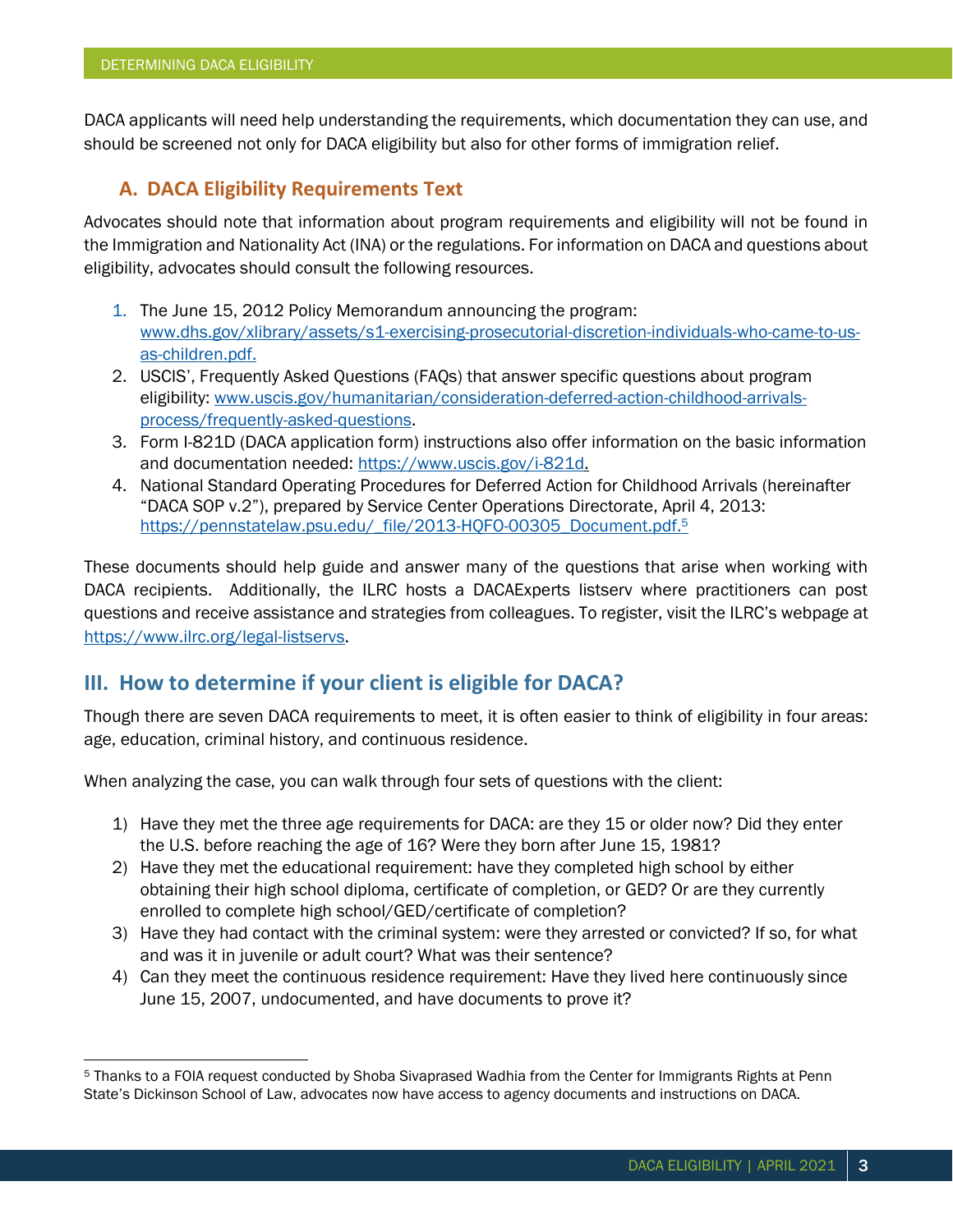We will delve into each of these areas more thoroughly below.

## **A. Age**

There are three DACA requirements that take the applicant's age into account. To determine if a person meets these requirements, advocates will need to know the applicant's age as of June 15, 2012, at the time of filing their DACA request, and when they initially entered the United States.

When delving into these three requirements, advocates can tackle them in the following manner:

#### *First, how old is the applicant seeking to apply for DACA for the first time?*

In general, an applicant must be at least fifteen years old to submit a DACA request. There is an exception to this requirement for those who are currently in removal proceedings or have a final removal order or a voluntary departure order. Those young individuals can request DACA even if they are under the age of fifteen.

#### *Second, what is the applicant's date of birth?*

DACA applicants will need to show that they were under the age of 31 as of June 15, 2012. Another way to think of this, is to ask if they were born after June 15, 1981.

#### *Third, was the applicant's most recent entry to the United States before the age of 16?*

DACA applicants will have to show they entered the United States before they turned sixteen years old. The entry could have been with or without lawful status (i.e. valid visa). USCIS will require the applicant to submit at least one piece of evidence that will show this. The evidence cannot solely be an affidavit.

#### WHAT IF THE APPLICANT ENTERED BEFORE THE AGE OF 16 BUT LEFT AND DID NOT REENTER THE U.S. UNTIL AFTER 16?

An applicant who came to the United States before age sixteen, but also left the United States before age sixteen and did not return until after turning sixteen (but before June 15, 2007), can still qualify for DACA, but this applicant—in addition to proving that they entered before the age of sixteen—will also have to prove that they established residence in the United States before age sixteen. They can prove they established residence by showing that they attended school, worked during that time, or that they lived in the United States for multiple years.<sup>6</sup>

<sup>6</sup> USCIS FAQ #30: I first came to the United States before I turned 16 years old and have been continuously residing in the United States since at least June 15, 2007. Before I turned 16 years old, however, I left the United States for some period of time before returning and beginning my current period of continuous residence. May I be considered for deferred action under this process? Yes, but only if you established residence in the United States during the period before you turned 16 years old, as evidenced, for example, by records showing you attended school or worked in the United States during that time, or that you lived in the United States for multiple years during that time. In addition to establishing that you initially resided in the United States before you turned 16 years old, you must also have maintained continuous residence in the United States from June 15, 2007, until the present time to be considered for deferred action under this process. *Available* a[t https://www.uscis.gov/humanitarian/consideration-of-deferred-action](https://www.uscis.gov/humanitarian/consideration-of-deferred-action-for-childhood-arrivals-daca/frequently-asked-questions)[for-childhood-arrivals-daca/frequently-asked-questions.](https://www.uscis.gov/humanitarian/consideration-of-deferred-action-for-childhood-arrivals-daca/frequently-asked-questions)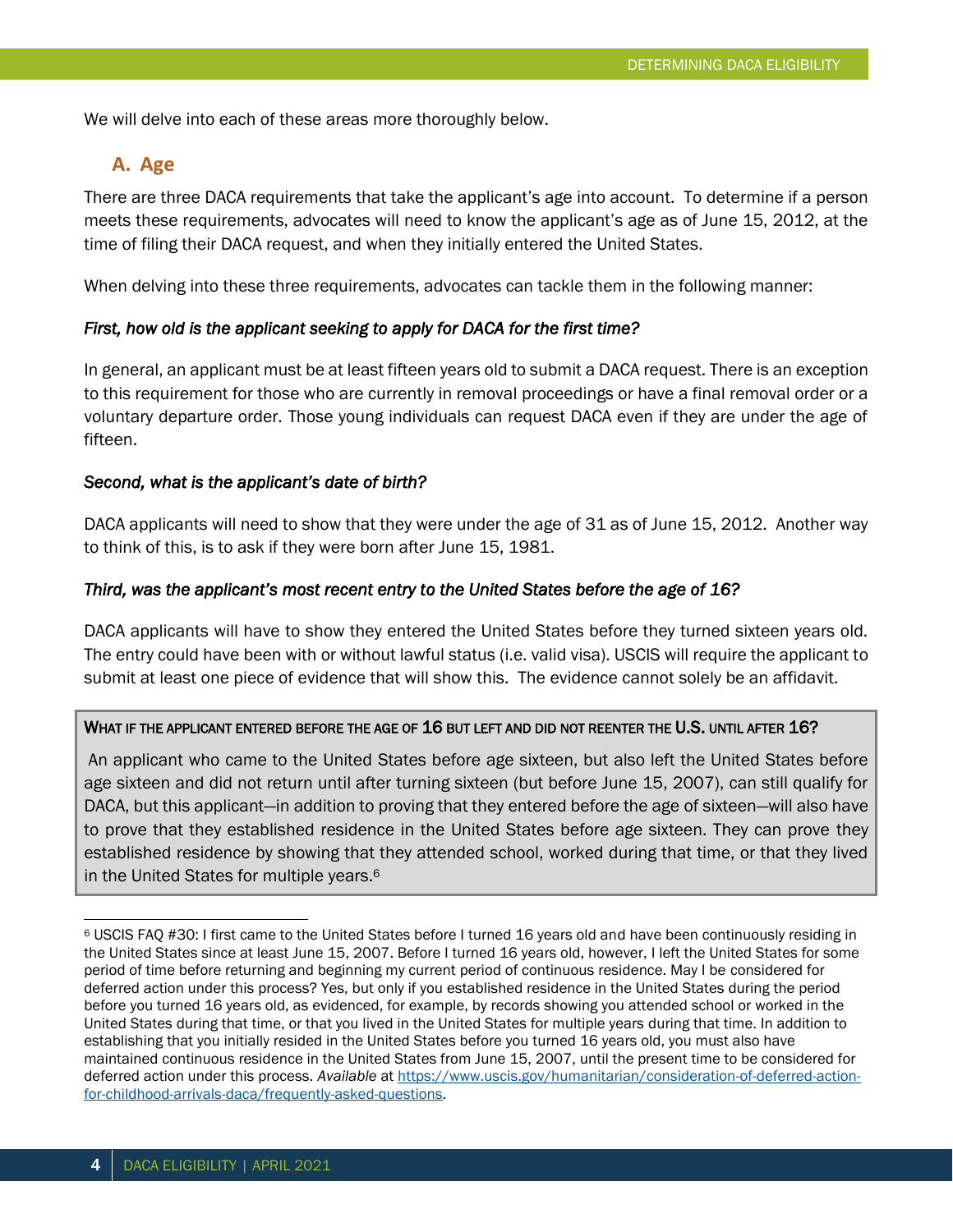## **B. Education**

To qualify for DACA, a person must meet the education requirement. There are four different ways someone can meet the education requirement.

- 1) High School Graduates: Individuals who have completed high school automatically meet the educational requirement. Applicants who have graduated from high school can submit a copy of their high school diploma, certificate of completion, or a recognized equivalent of a high school diploma under state law.
- 2) Passing the General Educational Development (GED) exam (or its equivalent): Individuals who have taken and passed the GED or its equivalent (another state authorized exam, e.g. HiSet or TASC) meet the education requirement for DACA. These individuals will need to submit a copy of their GED certificate with their DACA application.
- 3) Currently Enrolled in School or Qualifying Educational Program: Individuals who are currently enrolled in a qualifying school or educational program at the time of submitting their request, also qualify for DACA. These applicants will need to show they are currently enrolled by submitting a class schedule, transcript, or school letter. Determining if a program meets the educational requirement will be discussed below.
- 4) Honorably Discharged Veteran of the Coast Guard or Armed Forces of the United States: This will be rare, but individuals who can show they were honorably discharged may also qualify even if they are not a high school graduate or currently enrolled in school.

For those who have graduated high school or passed the GED, meeting this education requirement will be easy. They will just need to submit documentation of completion (i.e. high school diploma, certificate of completion, GED certificate, etc.). For those who are still in the process of completing school or who need to reenroll in school to meet this requirement, it might be a bit more difficult to document they meet the education requirement. This will be particularly true for those who must reenroll in an adult school program or vocational program.

Here are a few questions advocates can use to determine if an applicant meets the education requirement.

#### Is the applicant currently enrolled in school?

To be considered currently enrolled in school, the applicant must be enrolled in school on the date they submit their DACA application. Furthermore, the applicant needs to be enrolled in one of the following programs:

- A public, private, or charter elementary school, junior high or middle school, secondary school, alternative program, or homeschool program that meets state requirements;
- An education, literacy, career training program (including vocational training) that has a purpose of improving literacy, mathematics, or English, or is designed to lead to placement in postsecondary education, job training, or employment and where the individual is working toward such placement, OR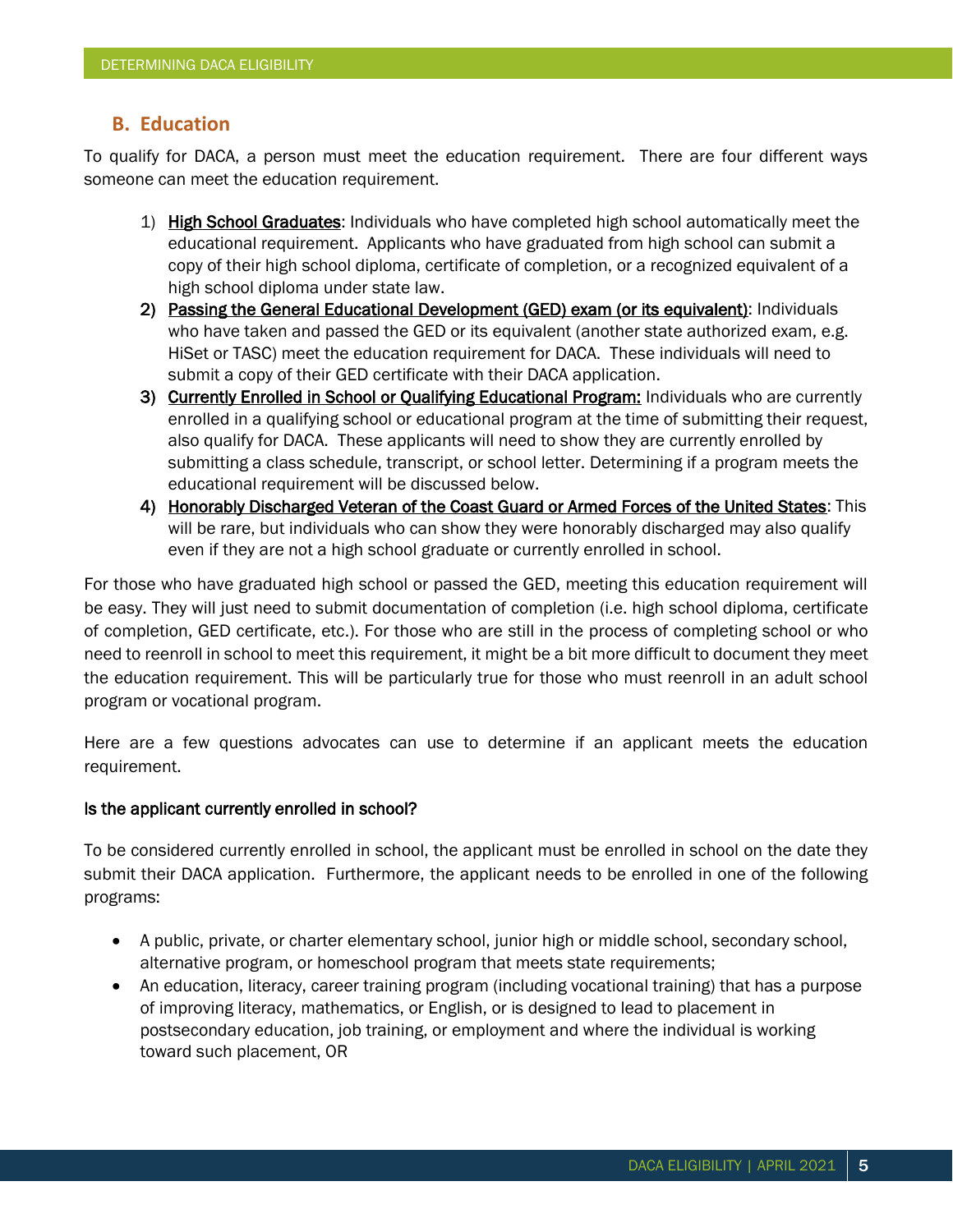• An education program assisting students either in obtaining a regular high school diploma or its recognized equivalent under state law (including a certificate of completion, certificate of attendance, or alternate award), or in passing a GED exam or other state-authorized exam (e.g. HiSet or TASC) in the United States.

#### What will USCIS look for when determining if a program meets the education requirement?

For a program to meet the education requirement, and make an applicant eligible for DACA, the program must be one that *has a purpose of improving literacy, mathematics, or English or is designed to lead to placement in postsecondary education, job training, or employment and the applicant is working towards*  **such placement.**<sup>7</sup> Most programs will be designed this way, and administrators should be able to write a letter that verifies enrollment and program purpose.

USCIS will want to make sure that applicants are enrolled in a reliable and effective course and not just taking private English lessons from a neighbor. Schools or programs will have to show either 1) they receive public funds (federal, state, county, municipal), 2) they are administered by non-profit organizations, or 3) they are of demonstrated effectiveness. If "such education, literacy, or career training program" is funded, in whole or in part, by public funds, or administered by a non-profit organization, then it is a qualifying program for purposes of DACA.<sup>8</sup>

Programs funded by other sources may qualify even if they are not funded by public funds or administered by a non-profit if the program is of *demonstrated effectiveness*. <sup>9</sup> There are many different factors that USCIS will consider in determining if a privately funded program is of demonstrated effectiveness, including:

- The duration of the program's existence;
- The program's track record in placing students in employment, job training, or post-secondary education; and
- Receipt of awards or special achievement or recognition that indicate the program's overall quality; and/or
- Any other information indicating the program's overall quality.<sup>10</sup>

For individuals seeking to demonstrate that they are "currently in school" through enrollment in such a program, the burden is on the DACA applicant to show the program's demonstrated effectiveness.<sup>11</sup>

<sup>10</sup> DACA SOP v. 2, pp. 64–66.

<sup>7</sup> DACA SOP v.2 p. 58.

<sup>8</sup> USCIS FAQ #34; DACA SOP v.2, p. 64.

<sup>9</sup> USCIS FAQ #34; DACA SOP v.2, p. 64. For more information on how to show that an education program is "of demonstrated effectiveness" and a sample questionnaire that can be given to school administrative staff, visit [www.nilc.org/wp-content/uploads/2015/10/demonstrated-effectiveness-questionnaire-2015-04-24.pdf.](http://www.nilc.org/wp-content/uploads/2015/10/demonstrated-effectiveness-questionnaire-2015-04-24.pdf)

<sup>11</sup> USCIS FAQ #33.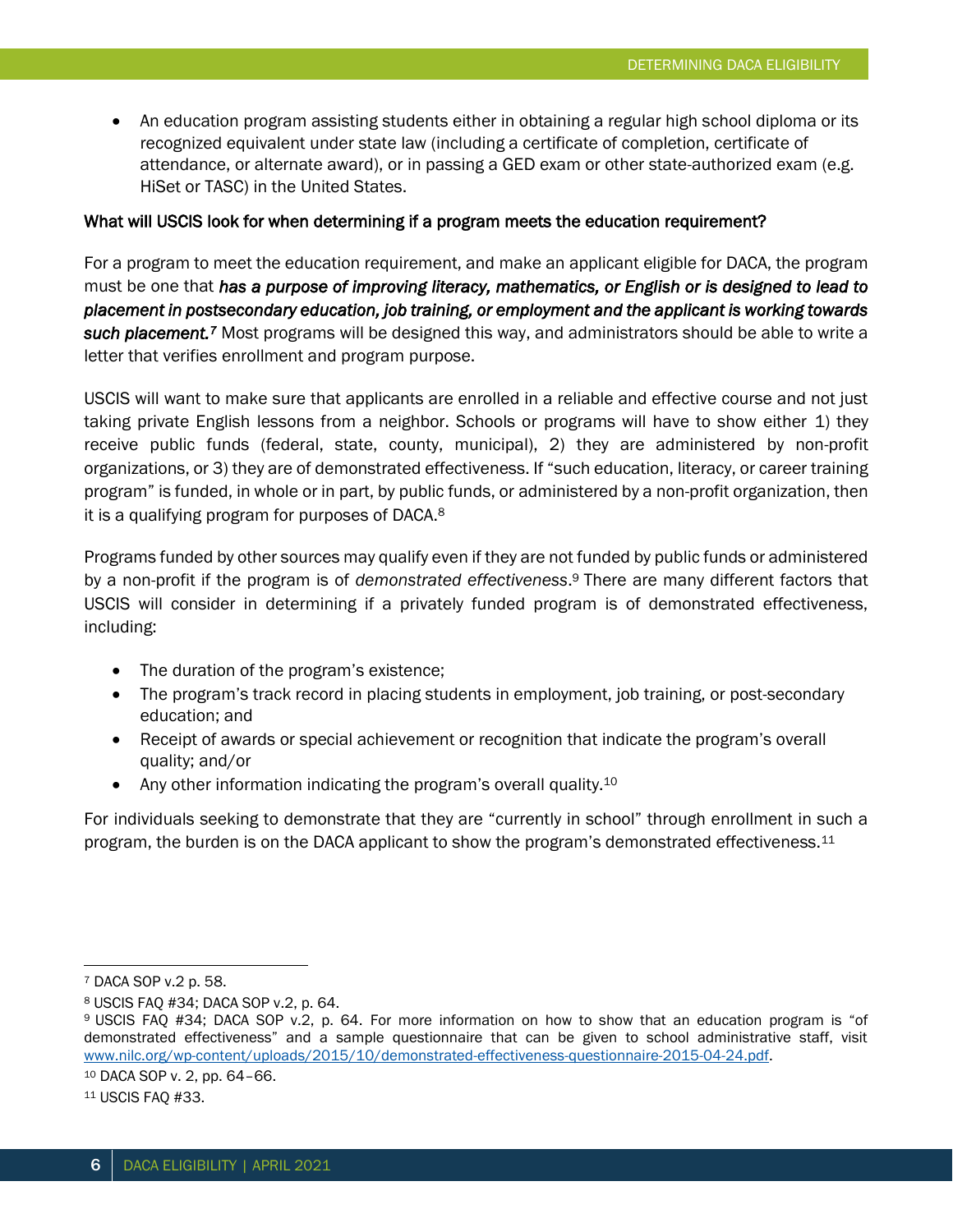#### How can an advocate analyze if the education requirement has been met or will be met?

Below are a few questions an advocate, in partnership with the applicant, can review to determine if an applicant meets the education requirement.

- **1.** Does the applicant have a high school diploma, certificate of completion, GED certificate, or other recognized equivalent of a high school diploma under state law?
	- ➢ *If yes, inquiry stops here, applicant meets the DACA educational requirement.*
	- ➢ *If no, continue to question 2.*
- **2.** Is the applicant an honorably discharged veteran of the U.S. Coast Guard or U.S. Armed Forces?
	- ➢ *If yes, inquiry stops here, applicant meets the DACA educational requirement.*
	- ➢ *If no, continue to question 3.*
- **3.** Is applicant currently enrolled in school or an educational program?
	- ➢ *If no, applicant is not eligible for DACA.* Applicant will need to enroll in a qualifying program or obtain their diploma, certificate of completion, GED certificate, or another recognized equivalent of a high school diploma under state law to become eligible.
	- ➢ *If yes, continue to question 4.*
- **4.** Is the applicant enrolled in a public or private or charter elementary school, junior high or middle school, high school, secondary school, alternative program, or homeschool program that meets the state requirements?
	- ➢ *If yes, inquiry stops here, applicant meets the DACA educational requirement.*
	- ➢ *If no, continue to question 5.*
- 5. Is the applicant enrolled in any of the following: 1) a program assisting students either in obtaining a regular high school diploma or its recognized equivalent under state law (including a certificate of completion, certificate of attendance, or alternate award), or 2) a program assisting students in passing a GED exam or other equivalent state-authorized exam, or 3) an education, literacy or career training program that has a purpose of improving literacy, mathematics, or English, or is designed to lead to placement in post-secondary education, job training, or employment?
	- ➢ *If no: this program does not qualify for the DACA educational requirement.*
	- ➢ *If yes:*
		- a. Is the applicant's educational program funded, in whole or in part, by public funds?
			- ➢ *If yes, then no further evaluation is required; the applicant meets the DACA educational requirement.*
			- ➢ *If no, continue to part b.*
		- b. Is the applicant's educational program administered by a non-profit organization?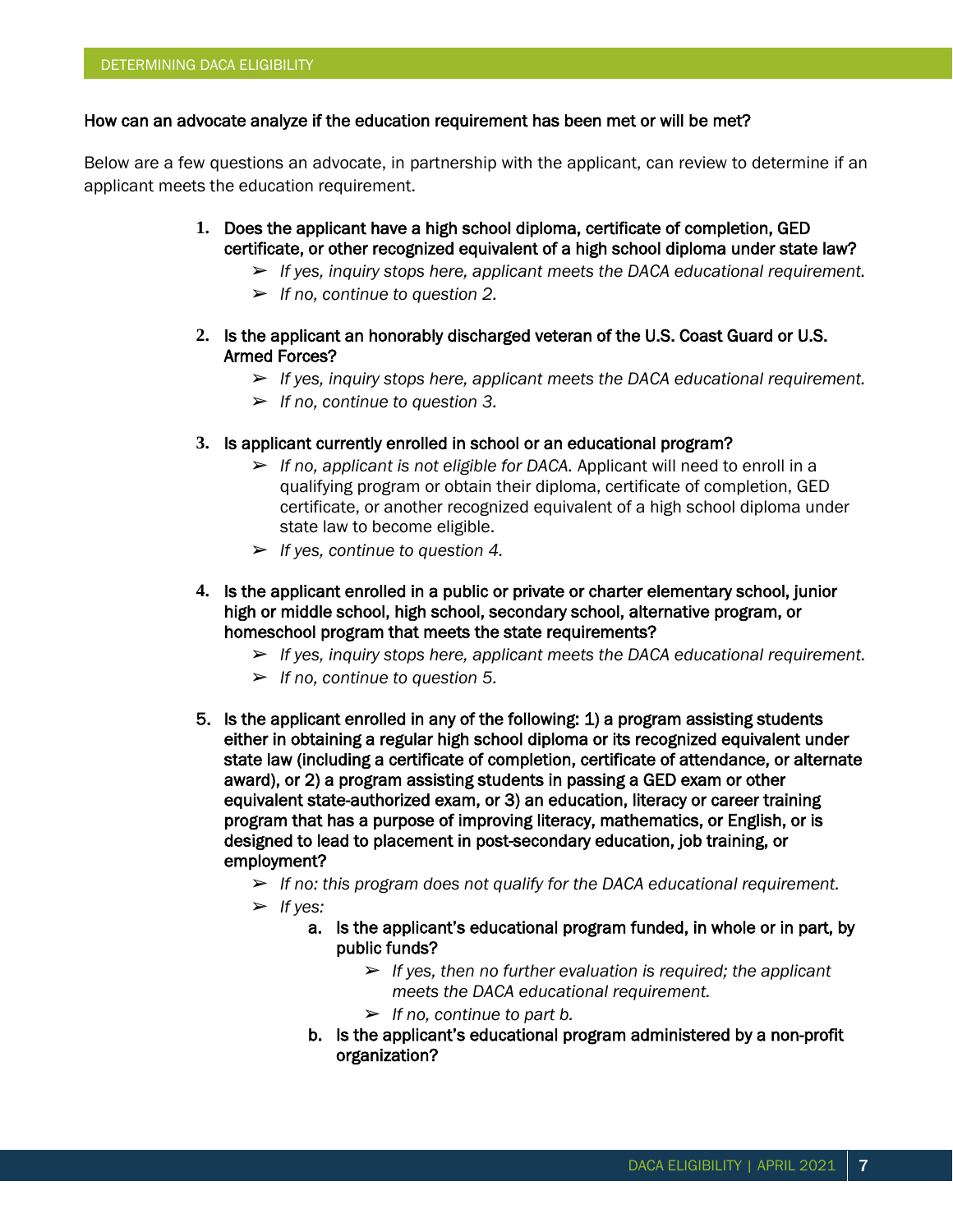- ➢ *If yes, then no further evaluation is required; the applicant meets the DACA educational requirement.*
- ➢ *If no, continue to part c.*
- c. Is the program of demonstrated effectiveness (using USCIS factors)?
	- ➢ *If yes, then the program qualifies for DACA.*
	- ➢ *If no, the applicant probably does not meet the educational requirement at this time.*

#### **C. Criminal History**

Certain criminal behavior can make a person ineligible for DACA. Individuals who have been convicted of (1) a felony offense, (2) a "significant" misdemeanor offense, (3) three or more "non-significant" misdemeanor offenses, or (4) who otherwise pose a threat to national security or public safety, will not be considered for DACA unless DHS determines there are exceptional circumstances.

Note, however, that immigration-status-based offenses, expunged convictions, and juvenile adjudications are not automatic bars to DACA. Every DACA applicant must undergo biographic and biometric background checks before USCIS will decide whether to grant DACA. This means USCIS will take an applicant's fingerprints and check the applicant's criminal record against a variety of databases maintained by DHS and other federal government agencies.

Determining if the applicant is barred from DACA will mean understanding if their contact with law enforcement resulted in a conviction of a felony, "significant" misdemeanor, or three "non-significant" misdemeanors.

#### What is considered a crime bar to DACA?

- Felony: Any Federal, state, or local offense that is punishable by imprisonment of more than one year, except state immigration-related offenses, offenses adjudicated in juvenile court and expunged convictions
- Significant Misdemeanor: Any federal, state, or local offense that is punishable by imprisonment of one year or less but more than five days and is an offense of:
	- $\circ$  Domestic violence, sexual abuse or exploitation, unlawful possession or use of a firearm, drug sales, burglary, driving under the influence OR
	- $\circ$  Any other misdemeanor not listed above for which the person received a jail sentence of more than 90 days for that specific count or offense. Suspended sentences do not count towards the 90 days.
- Three Non-Significant Misdemeanors: three or more non-significant misdemeanors that do not occur on the same day nor arise from the same act or scheme of misconduct (includes only federal, state, or local offenses punishable by imprisonment of one year of less but more than five days).<sup>12</sup> Minor traffic offenses, including driving without a license generally do *not* fall within

<sup>12</sup> See USCIS, *Frequently Asked Questions* (FAQ). Part V, regarding DACA and criminal convictions, available at: [https://www.uscis.gov/humanitarian/consideration-of-deferred-action-for-childhood-arrivals-daca/frequently-asked](https://www.uscis.gov/humanitarian/consideration-of-deferred-action-for-childhood-arrivals-daca/frequently-asked-questions#criminal_convictions)[questions#criminal\\_convictions;](https://www.uscis.gov/humanitarian/consideration-of-deferred-action-for-childhood-arrivals-daca/frequently-asked-questions#criminal_convictions) see also ILRC, *Understanding the Criminal Bars to the Deferred Action for Childhood Arrivals*, available at https://www.ilrc.org/sites/default/files/documents/ilrc-2012-daca\_chart.pdf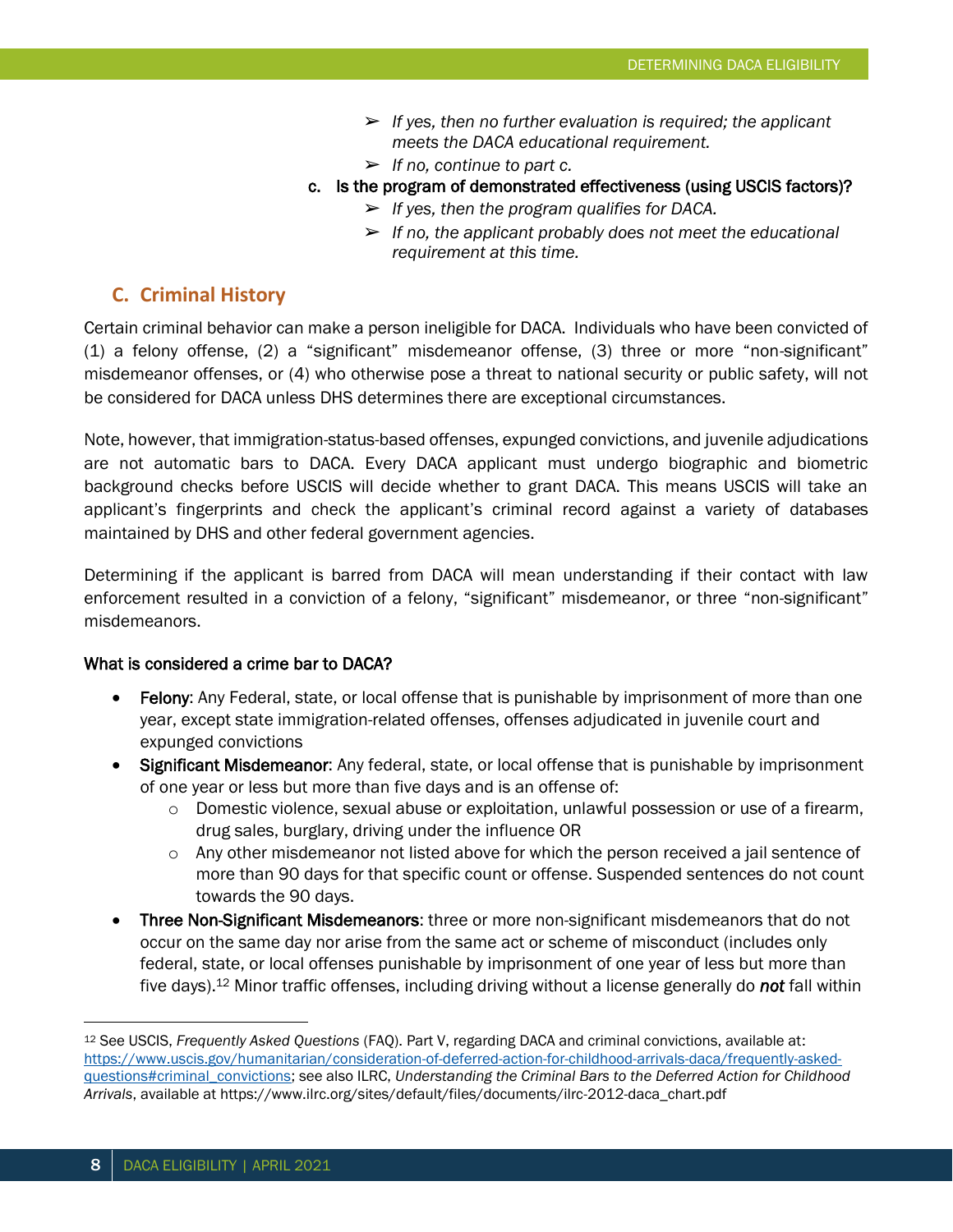the criminal bars at all, nor do state immigration-related misdemeanors, offenses adjudicated in juvenile court, or expunged convictions.

The offense listed above will automatically disqualify someone from obtaining DACA. Advocates should note that even if a conviction does not lead to an automatic disqualification, DACA is discretionary and cases are reviewed case-by-case, in the totality of the circumstances, and USCIS can consider nonsignificant misdemeanors, juvenile delinquency, and expunged convictions when adjudicating the case. There are also certain issues related to crimes, even if the convictions are expunged or reduced to nonsignificant misdemeanors or infractions, that can still result in a denial. For example, any arrest or conviction that could connect the applicant to gang allegations could be seen as national security threat and result in a denial. Another example involves cases where the original arrest was for domestic violence, even if the person was later not convicted for domestic violence, might result in a denial.

#### *What to do if the applicant has a criminal history?*

 Advocates should make sure to request and obtain a federal and/or state criminal record review, and all criminal court documents to analyze how they might or will impact eligibility for DACA. This can include arrest records, court documents, any expungements that might have occurred or reduced sentencing orders. FBI and state criminal record reviews are essential for persons who have had any contact with law enforcement, as individuals do not always understand whether or not they have been arrested or convicted. For example, a sentence to probation is often mistaken for "no conviction" or a failure of police to actually handcuff may be believed to not have constituted an "arrest," when an arrest actually did occur.

#### *What do to if your applicant has a criminal history that does not automatically bar them?*

It is important to offset any negative factors with positive equities. This can include letters from churches, community organizations, jobs, schools, involvement in community services, or enrollment in school projects. Additionally, applicants can get character letters from members of their community or employment, to show that they are an individual that contributes positively to society.

Moreover, applicants will want to show the "3 Rs"—express significant remorse, discuss and prove how they are taking responsibility for what happened, and demonstrate they have rehabilitated. Many times clients do this through a compelling declaration that hits the three points above and explains how they are striving to do better.

### **D. Continuous Residence Since June 2007**

To meet the continuous residence requirement, a DACA applicant must show they have continuously resided in the United States from June 15, 2007 up to the time they submit their initial application for DACA. This means that applicants who file an initial DACA request in 2021 will need to show up to 14 years of continuous residence documentation.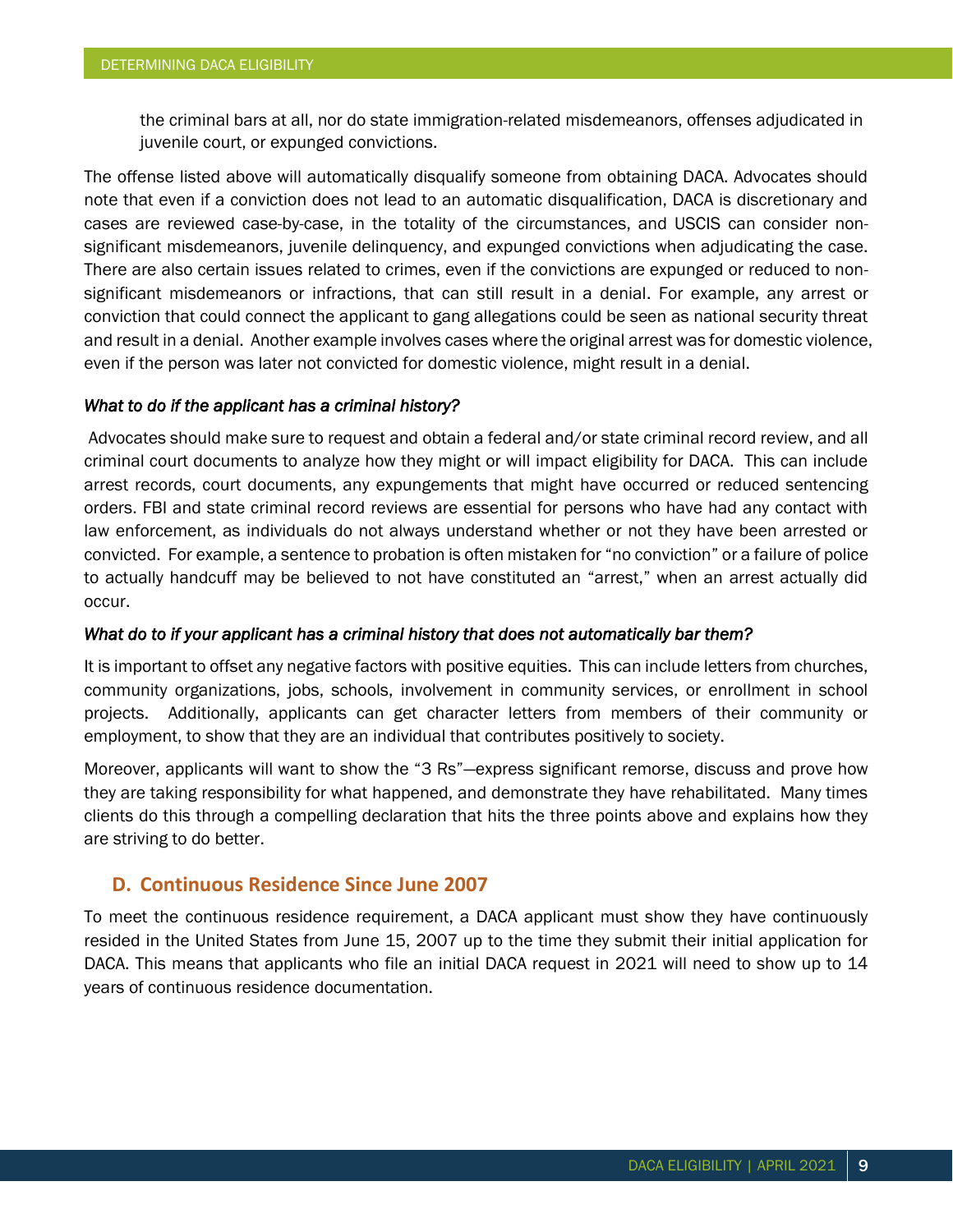Continuous residence does not require "continuous presence" or that the applicant never has left the United States,<sup>13</sup> it simply requires proof they have been "residing" here during the required periods. When determining if the applicant meets the continuous residence requirement, advocates should analyze any break in residence in the following way:

- 1) Absences (or travel) before June 15, 2007 do not count for DACA eligibility purposes.
- 2) For absences (or travel) that occur between June 15, 2007 and before August 15, 2012 was the absence "brief, casual, and innocent?" If so, the applicant may still qualify for DACA.
- 3) Travel after August 15, 2012—will disrupt the applicant's continuous residence and eligibility for DACA, UNLESS the travel was with advance parole. USCIS has stated that applicants who traveled after this date, and without advance parole, are not eligible for DACA and advocates should not apply for them, even if they meet all other requirements.<sup>14</sup>

The biggest questions and concerns for DACA advocates and practitioners arise in this area, with regard to whether those who have traveled during the period in which a person is required to show continuous residence in still eligible for DACA.

While all absences before June 15, 2007 are fine for DACA purpose, absences after June 15, 2007 *but before* August 15, 2012 could be acceptable if such absences were "brief, casual, and innocent."

#### What is brief, casual, and innocent travel?

An absence will be considered to be "brief, casual, and innocent," if (1) it was short and reasonably calculated to accomplish the purpose for the absence, (2) was not because of an order of exclusion, deportation, or removal, (3) was not because of an order of voluntary departure, or an administrative grant of voluntary departure before the applicant was placed in exclusion, deportation, or removal proceedings, and (4) the purpose for the travel and/or the applicant's actions while outside the United States were not contrary to law.<sup>15</sup>

According to USCIS, "the definition of a brief, casual, and innocent absence has its basis in case law and was codified into the regulations [at 8 CFR 244.1] for the [TPS] program. Elements of this definition  $\ldots$  will be used for individuals requesting DACA."<sup>16</sup> Officers, according to the DACA SOP v.2, will evaluate whether the applicant has satisfied the continuous residence requirement and whether any travel was brief, casual, and innocent by utilizing a totality of the circumstances review.<sup>17</sup>

> Example: Juana left the United States for 30 days in March 2010 to attend her grandmother's funeral. She was gone for just enough time to witness the funeral and help her mother clean out her grandmother's belongings. Then she returned to the United States. Juana's absence should be considered brief, casual, and innocent and should not interfere with her DACA eligibility.

<sup>13</sup> Note that the requirement is to show "continuous residence," not "continuous physical presence" means that the person does not have to have been physically present the entire time.

<sup>14</sup> USCIS FAQ #56-59.

 $15$  *Id.* 

<sup>16</sup> DHS, *National Standard Operating Procedures (SOP): Deferred Action for Childhood Arrivals (DACA) (Form I-821D and Form I-765)* (April 4, 2013) v.2, 7.

<sup>17</sup> DACA SOP v.2, p. 11.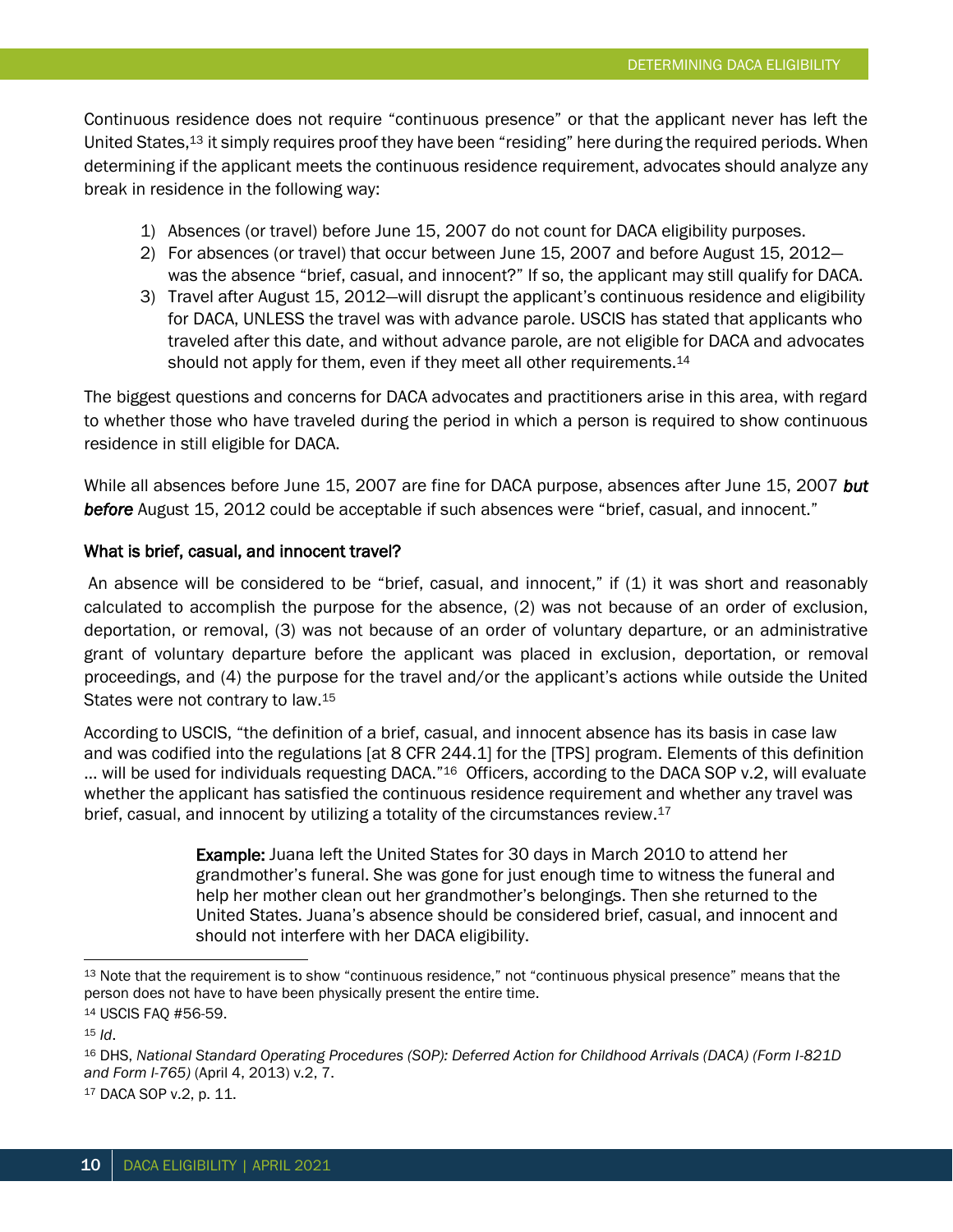In the past, courts considered different factors when determining if an absence was "brief, casual, and innocent." These factors usually included the length and purpose of the absence, the person's intent when leaving the United States, and the circumstances surrounding re-entry into the United States.<sup>18</sup>

Other factors used to determine if an absence is brief, casual and innocent in other contexts include whether:

- o the absence is for a short period of time;
- o the absence is due to an emergency;
- o the absence is for a business reason;
- o the applicant leaves the United States with the intent to be gone a short period of time and an emergency forces them to stay longer; and
- o the applicant moves out of their house or apartment and quits their job before they leave the United States.

Example: Simon left the United States only once since June 2007. Simon and his family went on a vacation and were out of the country for three weeks in 2011. Simon's parents both took vacation time from their jobs. This trip does not break continuous residence because it was short, was not because of an order of deportation or voluntary departure and was not for an illegal purpose. Although the purpose and other aspects of the trip may be relevant, a trip of only a few weeks is unlikely to interrupt a DACA applicant's continuous residence.

PRACTICE TIP: Advocates have been successful obtaining DACA grants for individuals that had absences up to six months where they can establish the factors above. Under rare circumstances, some representatives have demonstrated to USCIS that even longer absences were brief, casual, and innocent. Make sure to discuss the trip in detail with your client so that you are able to document it in the best manner.

A note on removals, deportations, and voluntary departures. It is important to distinguish between absences due to removal, deportation, and voluntary departures, which would break presence and make an applicant ineligible for DACA, and those absences for the same reasons that will not trigger ineligibility. If an applicant was removed, deported, or voluntarily departed before June 15, 2007 and then returned before June 15, 2007, they will not be disqualified from applying for DACA. Only removals, deportations, and voluntary departures that occurred after June 15, 2007 will make someone ineligible for DACA. This is different than someone who was ordered removed and never left. These individuals would also still be eligible to apply to for DACA.

## **IV. Documenting the DACA filing**

All DACA recipients will need to document their eligibility in order to prove they meet the DACA requirements. The following is a short list of the documentation that will be needed to request DACA for the first time. Please note that the list is not exhaustive and should be used as a guiding post.

<sup>18</sup> See *Rosenberg v. Fleuti*, 374 U.S. 449, 461-62 (1963).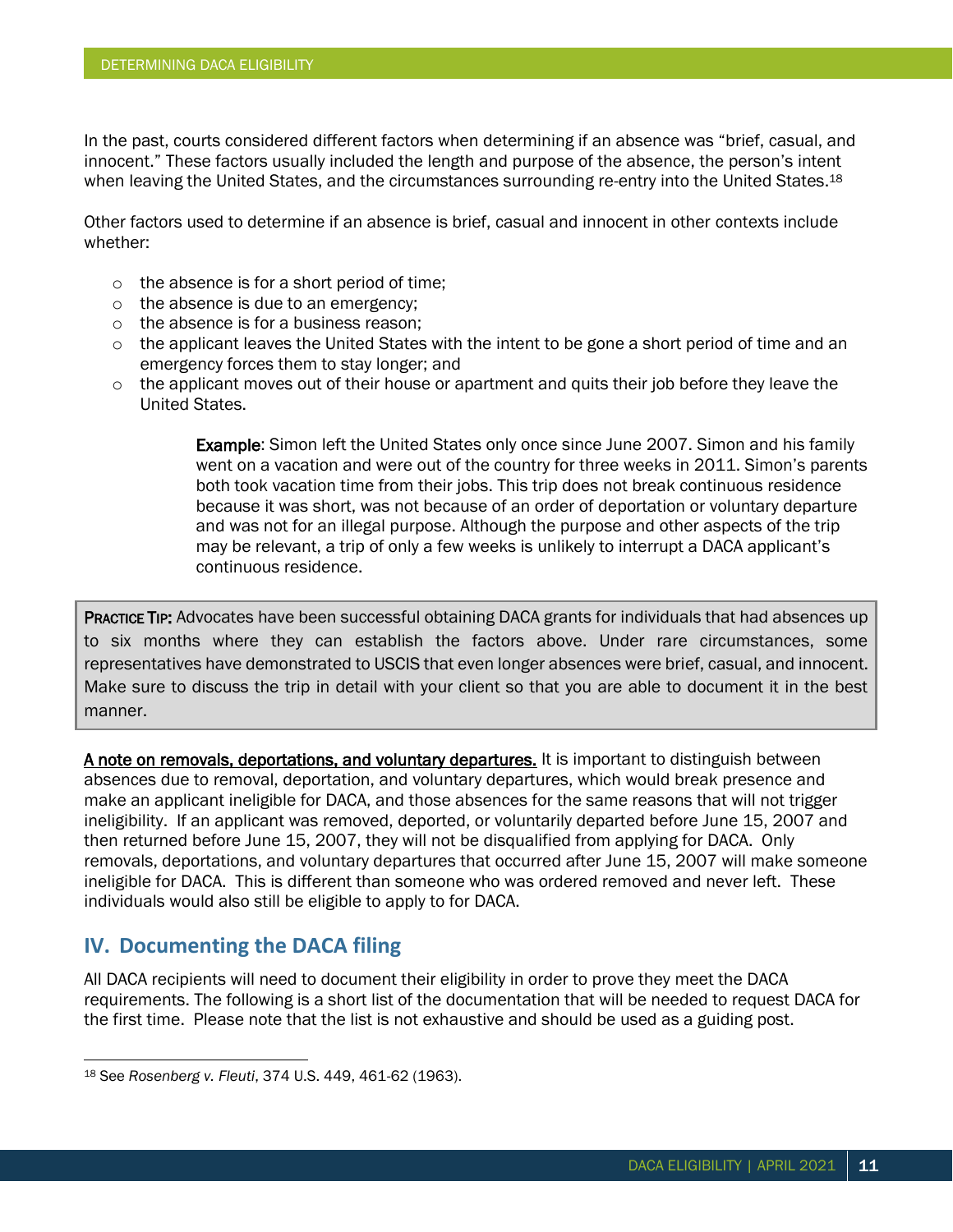- Proof of age and identity—a copy of a passport, birth certificate with photo identification, national identity document with photo, a school ID, or a past expired U.S. Government issued document with photo.
- Proof of entry before the age of 16–documentation should show date it was issued, name of applicant, and where it was issued. Applicants who entered with a passport or valid visa can use that to show they entered before the age of 16; others can use school records, medical records, or vaccination records, or anything that tends to show presence in the U.S. prior to turning 16 years of age.
- Proof of being physically present in the United States on June 15, 2012—this can be shown with school records, rent receipts, utility bills, etc. If no documentation exists on the exact date, which is common, you can include a document from close to before this date and one from not long after this date (at least during the same year, if possible). Note that some USCIS adjudicators may be concerned that an applicant left the U.S. for "summer vacation" around this time, so be prepared to respond to requests of evidence in that regard.
- Proof of No lawful Status on June 15, 2012—applicants who entered without permission to the United States and never received status previously, do not need to submit any documentation with respect to this eligibility requirement. *BUT* applicants who entered with a valid visa that expired before this date or previously had another form of status, must submit documentation to show the status expired before June 15, 2012. This can be documented by submitting a copy of an expired visa in the passport, any arrival/departure document (white I-94 card), or if the person was in immigration court, in removal proceedings, a record from that case.
- Proof of Education Requirement—applicants can submit transcripts, high school diploma, GED certificate of completion, or other enrollment documentation.

## **A. Tips for DACA Filing**

Below are some tips on documentation to consider when working with clients on initial DACA filings.

- Documents should contain at least the applicant's name, date of issue, and indication that the document was issued in the United States, such as the address and/or location of the business, organization, or individual that created the document.
- For more efficient processing, applicants should include an index of the documents submitted with the DACA application and categorize them by the eligibility requirement they meet.
- For proof of continuous residence, applicants should organize documents in chronological order, beginning with those dated 2007 (or date of document used to prove entry to the United States before their sixteenth birthday) and ending with those dated closest to the filing time (as of this writing that would be April 2021).
- USCIS has stated in their FAQs that if applicants do not have proof to show that they were physically present on June 15, 2012, they can still satisfy the guideline by submitting evidence that they were present in the United States shortly before and shortly after June 15, 2012. Some practitioners suggest submitting documents dated up to 30 days before and 30 days after June 15, 2012. Practitioners and their clients will have to do what they can to show presence in the United States; even if it means submitting proofs from more than 30 days on either side of June 15, 2012.
- Any document, including envelopes with postmarks and the name and U.S. address of the applicant may be used to document presence and continuous residence. Secondary evidence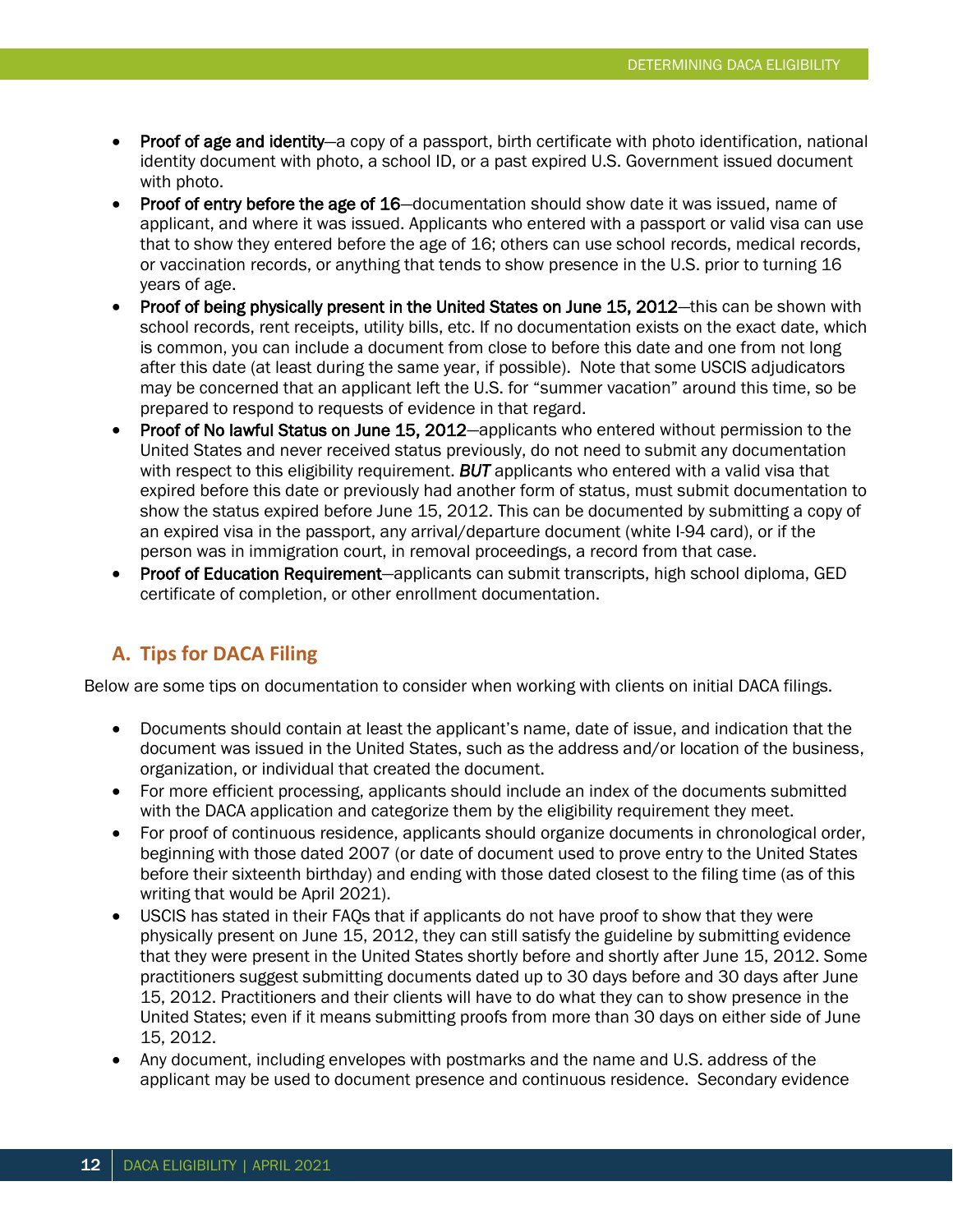such as very detailed declarations or affidavits from many other persons who knew the applicant in the U.S. during the relevant time period(s) may also suffice to cover gaps in documentation of residence but will not be accepted for proof of presence on June 15, 2012. It is critical for any declaration to be dated and signed, the address of the declarant provided, and for the person to state how they know the applicant, their relationship, and specifically how and why they know the applicant was present in the U.S. during the specified period. Such statements could include that the person was a neighbor and observed the applicant coming and going to their residence, walking or driving a specific car; an employer who paid the applicant to complete certain tasks such as yard work, babysitting, elder care, etc.; soccer teammates who played with the applicant; former coaches; friends and relatives. While relatives may and should provide sworn declarations in such situations, those from others outside the family will often carry more weight and credibility.

## **V. Conclusion**

As noted, this practice advisory reviewed general requirements for DACA, as well as issues advocates should look out for when determining eligibility. This practice advisory is an introduction on DACA eligibility and reviews how someone can potentially screen for eligibility. For a more in-depth dive into each requirement advocates should review the ILRC's DACA manual, *DACA: The Essential Legal Guide*, available at [https://www.ilrc.org/daca-manual.](https://www.ilrc.org/daca-manual)